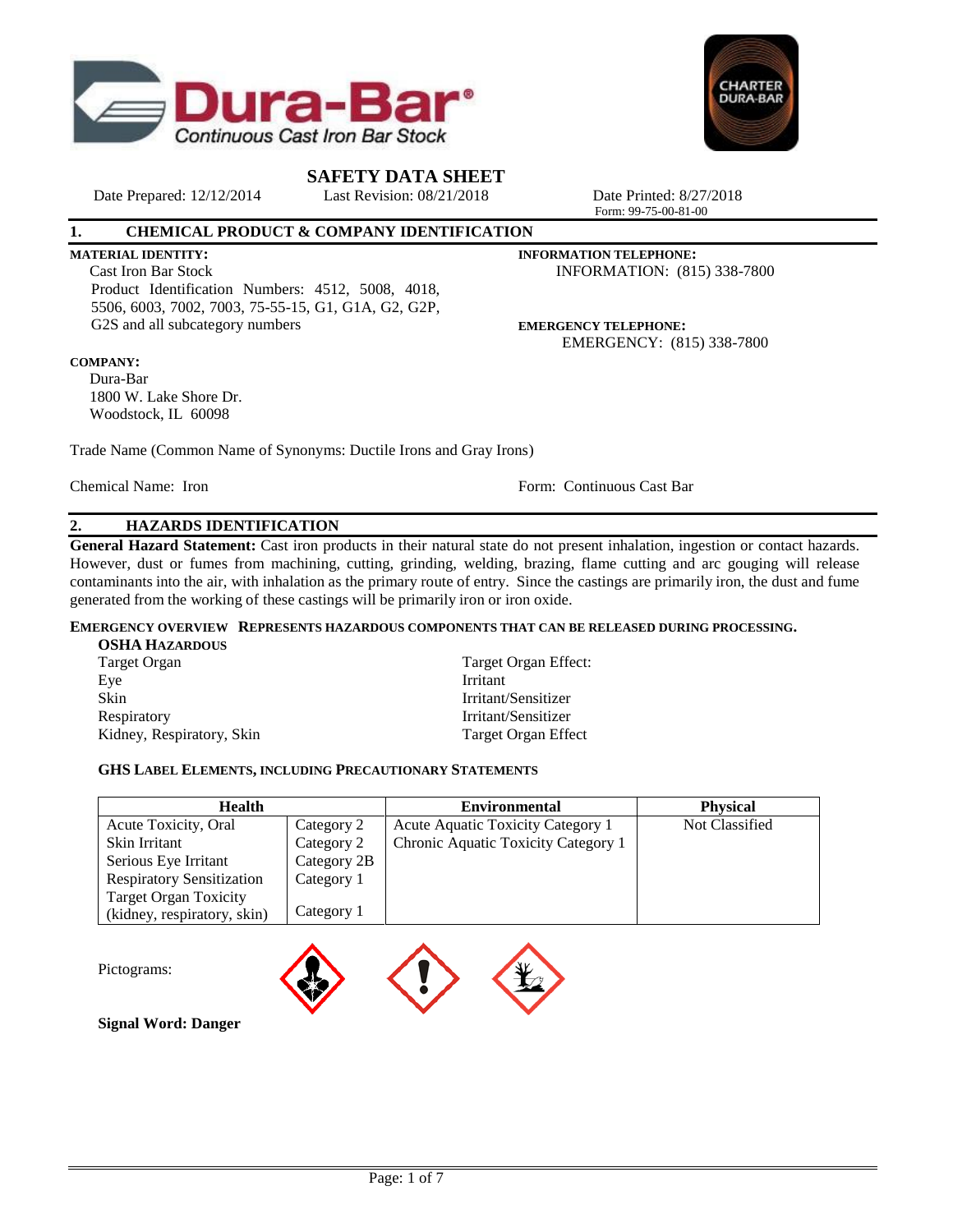Date Prepared: 12/12/2014 Last Revision: 08/10/2018 Date Printed: 8/27/2018

|                   | <b>Hazard Statements</b>                       | <b>Precautionary Statements</b>                     |
|-------------------|------------------------------------------------|-----------------------------------------------------|
| H <sub>3</sub> 03 | Maybe harmful if swallowed                     | P281 Wear protective gloves/protective clothing/eye |
| H315              | Causes skin irritation                         | protection/face protection                          |
| H320              | Causes eye irritation                          | P260 Do not breath dust/fume/gas/mist/vapors/spray  |
| H334              | May cause allergy or asthma symptoms or        | P285 In case of inadequate ventilation wear         |
|                   | breathing difficulties if inhaled              | respiratory protection                              |
| H317              | May cause an allergic skin reaction            | P305+P351+P338 IF IN EYES: Rinse cautiously         |
| H341              | Suspected of genetic defects                   | with water for several minutes. Remove contact      |
| H <sub>370</sub>  | Causes damage to organs (kidneys, respiratory) | lenses, if present and easy to do. Continue         |
| H401              | Toxic to Aquatic Life                          | rinsing.                                            |
|                   |                                                | P273 Avoid release to the environment               |

## **Potential Health Effects of Acute Exposure**

Inhalation Inhalation of high concentrations of metal dust or fume for short periods of time can cause irritation to the eyes, nose and throat. Metal fume fever can also occur, with symptoms of metallic taste, dryness of the mouth, throat irritation and chills and fever, which usually lasts for 12 to 48 hours.

## **Potential Health Effects of Chronic Exposure by Principle Elements**

| Carbon:    | Prolonged and repeated over-exposure (Inhalation) may lead to benign pneumoconiosis.                                  |
|------------|-----------------------------------------------------------------------------------------------------------------------|
| Copper:    | Fumes may cause metal fume fever, with flu-like symptoms and hair and skin discoloration. Keratinization of the       |
|            | hands and feet has been reported. Systemically, dust and fume cause irritation of the upper respiratory tract,        |
|            | metallic taste and nausea.                                                                                            |
| Iron:      | Iron oxide dust or fumes may cause benign pneumoconiosis (siderosis). This disease may make x-ray diagnosis of        |
|            | other lung conditions difficult or impossible, but causes little or no disability.                                    |
| Manganese: | Chronic manganese poisoning may result from inhalation of dust and fume. The central nervous system is the chief site |
|            | of injury. This is not a fatal disease, although it is extremely disabling. Some persons may be hypersusceptable to   |
|            | manganese. Freshly formed manganese fume has caused fever and chills, similar to metal fume fever.                    |
| Silicon:   | Accumulation in lungs can cause benign pneumoconiosis, but is not considered to be responsible for pulmonary          |
|            | functional impairment or respiratory symptoms.                                                                        |
|            | Molybdenum: Particulate affects the eyes and respiratory system and may also damage the liver and kidneys.            |
| Tin:       | Prolonged or repeated skin contact may cause dermatitis. Chronic exposure to tin oxide dusts and fume may result      |
|            | in stannosis (benign pneumoconiosis)                                                                                  |

## **3. COMPOSITION/INFORMATION ON INGREDIENTS**

Chemical Characterization:

| Ingradient(s)                                                                                                          | <b>CAS Number</b> | $%$ (by weight) |
|------------------------------------------------------------------------------------------------------------------------|-------------------|-----------------|
| <b>Base Metal</b>                                                                                                      |                   |                 |
| Iron $(Fe)$                                                                                                            | 7439-89-6         | Remainder       |
| Principle Alloying Elements                                                                                            |                   |                 |
| Carbon (C)                                                                                                             | 7440-44-0         | $2.5 - 4.3$     |
| Copper (Cu)                                                                                                            | 7440-50-8         | $0.01 - 1.5$    |
| Manganese (Mn)                                                                                                         | 7439-96-5         | $0.01 - 2.0$    |
| Molybdenum (Mo)                                                                                                        | 7439-98-7         | $0.01 - 0.5$    |
| Silicon (Si)                                                                                                           | 7440-21-3         | $1.0 - 4.0$     |
| $T$ in $(Sn)$                                                                                                          | 7440-31-5         | $0.01 - 0.30$   |
| Titanium (Ti)                                                                                                          | 7440-32-6         | $0.01 - 0.50$   |
| Note: The above listing is a summary of the principle elements. Various grades of iron will contain varying amounts or |                   |                 |

combinations of these elements. Other elements may also be present in minute amounts.

# **4. FIRST AID MEASURES**

Cast iron in the final manufactured state does not present inhalation, ingestion, or contact hazards. The following recommendations are for overexposure to dust or fumes generated by machining, grinding, welding or thermal cutting of castings.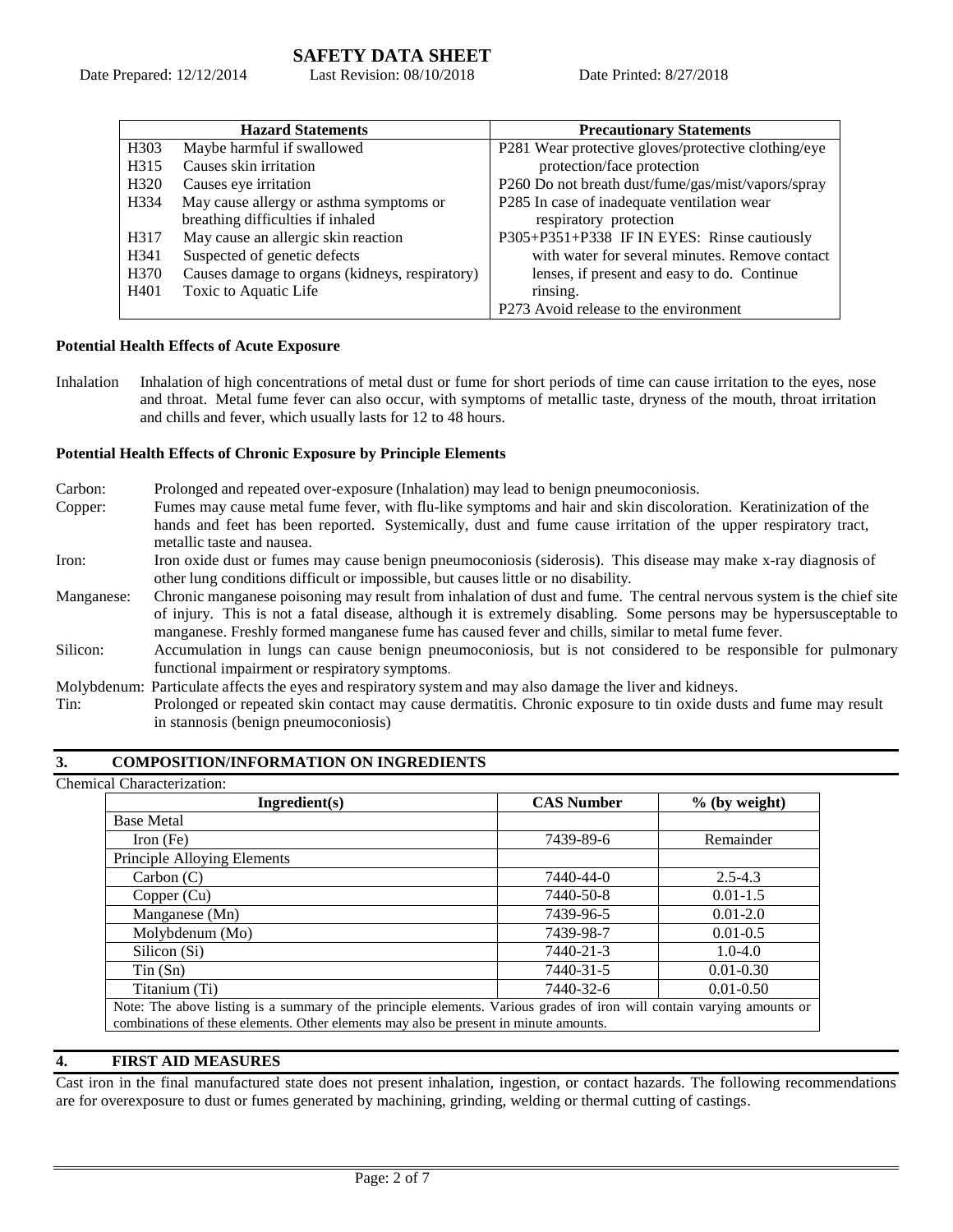Date Prepared: 12/12/2014 Last Revision: 08/10/2018 Date Printed: 8/27/2018

- **Eyes Contact:** Exposure to high concentrations of metal dust and fume can cause irritation to the eyes. Immediately flush eyes gently with large amounts of water for at least 15 minutes. Retract eyelids often. Check for and remove any contact lenses. Get medical aid.
- **Skin Contact:** Dust may cause irritation. Immediately flush skin with plenty of water for at least 15 minutes while removing contaminated clothing and shoes. Get medical aid if irritation develops or persists. Wash clothing before reuse.

**Ingestion:** Not expected to occur. If significant amounts of metal are ingested, seek medical attention.

**Inhalation**: Inhalation of fume or dust from machining, cutting, grinding, welding, brazing and flame cutting is the primary route of exposure. Exposure to fume and particulate may produce irritation of the eyes and respiratory system. Inhalation of high concentrations of freshly formed oxides of the metals iron, manganese or copper may cause metal fume fever characterized by metallic taste in the mouth, dryness and irritation of the throat and influenza-like symptoms.

## **Carcinogenicity**: No known carcinogens

## **5. FIRE FIGHTING MEASURES**

## **Conditions of Flammability**

These castings will not burn or explode. However, metal working dusts present a moderate fire and explosion hazard, when exposed to heat, flames, chemical reaction or in contact with powder oxidizers. To extinguish, use mixtures of dry chemical or sand. Fire fighters should wear self-contained breathing apparatus and protective clothing.

## **Suitable extinguishing media**

Use Class D agent to extinguish a particulate fire, of small chips and fines. DO NOT use halogenated extinguishing media. DO NOT use water on fires involving ignited particulate or molten metal. These extinguishing agents may react with burning metal resulting in an explosion.

## **Hazardous Decomposition Products**

Hot processes such as welding and burning may generate metal fumes. Mechanical action, grinding, cutting, machining may generate metal fumes and dust leading to a release of irritating gases and vapors (See Section 10). In the event of fire and/or explosion do not breath fumes. May cause sensitization by inhalation and skin contact.

## **Fire Fighting Instructions**

Do not enter fire area without proper protection. Wear self contained breathing apparatus (pressure-demand MSHA/NIOSH) approved or equivalent. See Section 10 - decomposition products possible. Fight fire from safe distance/protected location. To extinguish, use mixtures of dry chemical or sand.

# **6. ACCIDENTAL RELEASE MEASURES**

## **Personal Precautions**

Cast iron in formed state is not expected to pose a hazard. For fumes and dusts follow exposure controls in Section 8.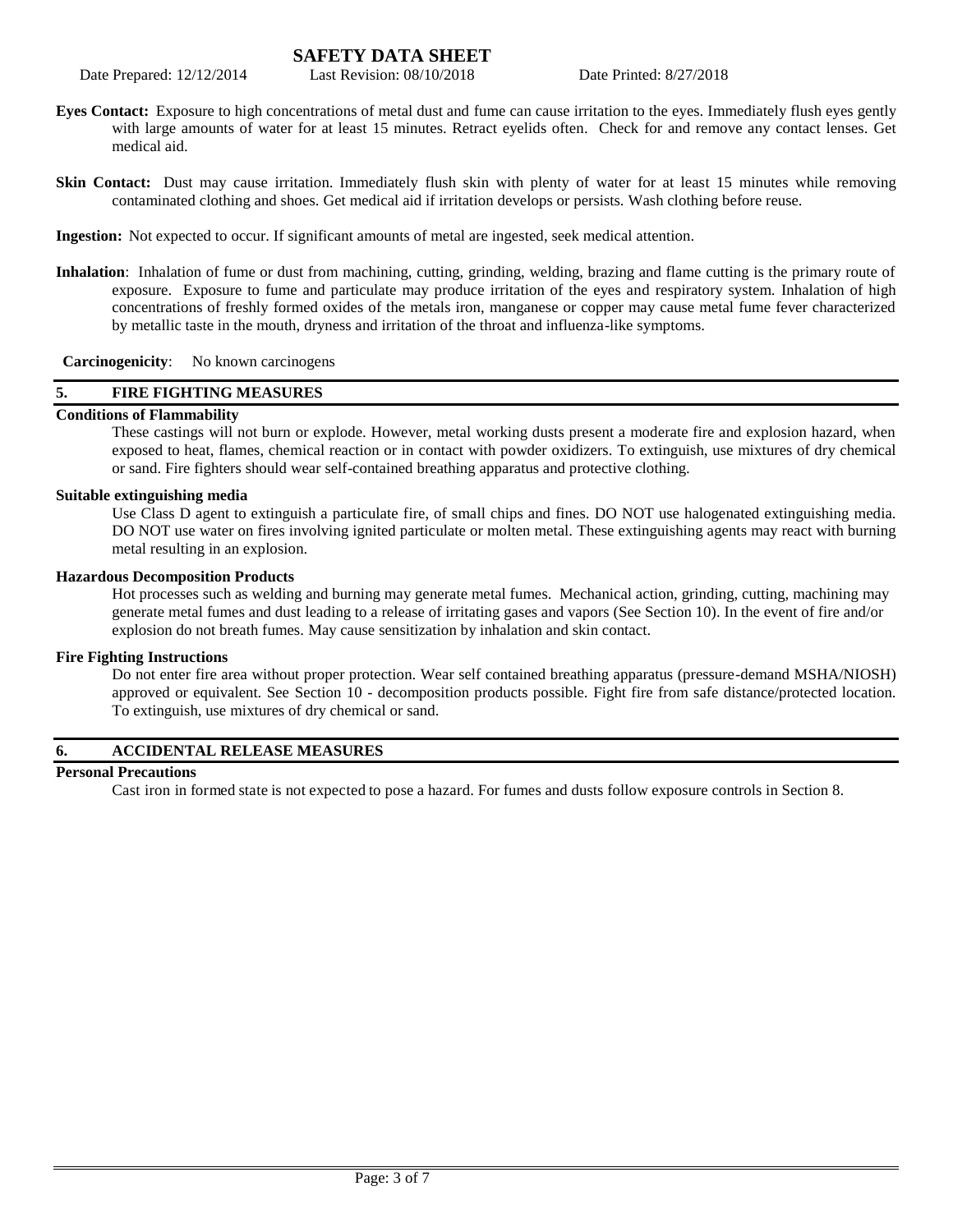Date Prepared: 12/12/2014 Last Revision: 08/10/2018 Date Printed: 8/27/2018

## **Environmental Precautions**

Cast iron in formed state is not expected to pose a release hazard.

## **Methods and Materials for Containment and Cleaning Up**

Avoid dust formation. Collect scrap for recycling. If product is molten contain the flow using dry sand or salt flux as a dam. Allow spill to cool before remelting as scrap.

See section 1 for emergency contact information and section 13 for waste disposal.

## **7. HANDLING AND STORAGE**

## **Precautions for Safe Handling**

Wash thoroughly after handling. Remove contaminated clothing and wash before reuse. Use with adequate ventilation. Minimize dust generation and accumulation. Avoid contact with skin and eyes. Avoid contact with sharp edges or heated material.

#### **Conditions for Safe Storage**

Store away from chemicals or oxidizers.

## **8. EXPOSURE CONTROLS / PERSONAL PROTECTION**

## **EXPOSURE LIMITS**

| <b>HAZARDOUS COMPONENT</b> | <b>OSHA</b>          |             | <b>ACGIH</b>         |             | Other |
|----------------------------|----------------------|-------------|----------------------|-------------|-------|
|                            | PEL                  |             | <b>TLV</b>           |             |       |
| 7439-89-6<br>Iron $(Fe)$   | $10 \text{ mg/m}^3$  | fume        | $5 \text{ mg/m}^3$   | fume        |       |
| 7440-44-0<br>Carbon (C)    | N/E                  |             | N/E                  |             |       |
| 7440-50-8<br>Copper (Cu)   | $0.1 \text{ mg/m}^3$ | fume        | $0.2 \text{ mg/m}^3$ | fume        |       |
|                            | 1 mg/m <sup>3</sup>  | dust        | 1 mg/m <sup>3</sup>  | dust        |       |
| Manganese (Mn) 4739-96-5   | $5 \text{ mg/m}^3$   | ceiling     | $0.2 \text{ mg/m}^3$ | fume        |       |
| Molybdenum (Mo) 7439-98-7  | 15 mg/m <sup>3</sup> |             | $10 \text{ mg/m}^3$  |             |       |
| 7440-21-3<br>Silicon (Si)  | 5 mg/m <sup>3</sup>  |             | $5 \text{ mg/m}^3$   | dust        |       |
| $T$ in $(Sn)$<br>7440-31-5 | $2 \text{ mg/m}^3$   | metal oxide | $2 \text{ mg/m}^3$   | metal oxide |       |
| Titanium (Ti)<br>7440-32-6 | N/E                  |             | N/E                  |             |       |
| N/E means none established |                      |             |                      |             |       |

## **Engineering Controls**

Ductile and gray iron casting in their final manufactured state do not present inhalation, ingestion, or contact hazards. However, operations such as welding, burning, flame or laser cutting, brazing, grinding, sanding or sawing may release fume and other particulate, which should be captured with adequate local exhaust ventilation such as a fume extractor or vented down draft table. Evaluate jobs done on this product and meet requirements of all OSHA and environmental standards.

## **Respiratory Protections**

No respiratory protection is needed unless processing releases fume or particulate. Where exposures cannot be adequately controlled through exhaust ventilation provide respiratory protection in accordance with OSHA and NIOSH recommendations. A NIOSH approved respirator should be used when cutting, grinding, welding or burning if a PEL or TLV is exceeded.

## **Eye Protection**

Goggles or safety glasses with side shields and face shields should be used for protection against flying particulate and fume during processing of cast iron products. Provide appropriate welding helmet with eye protection during welding.

## **Skin and Body Protection**

Protective clothing including long sleeves and long pants are recommended for protection during processing. Sturdy cutresistant gloves should be worn when handling solid materials. Provide welding gloves, aprons or jackets, and other skin protection when welding, cutting, brazing or banding.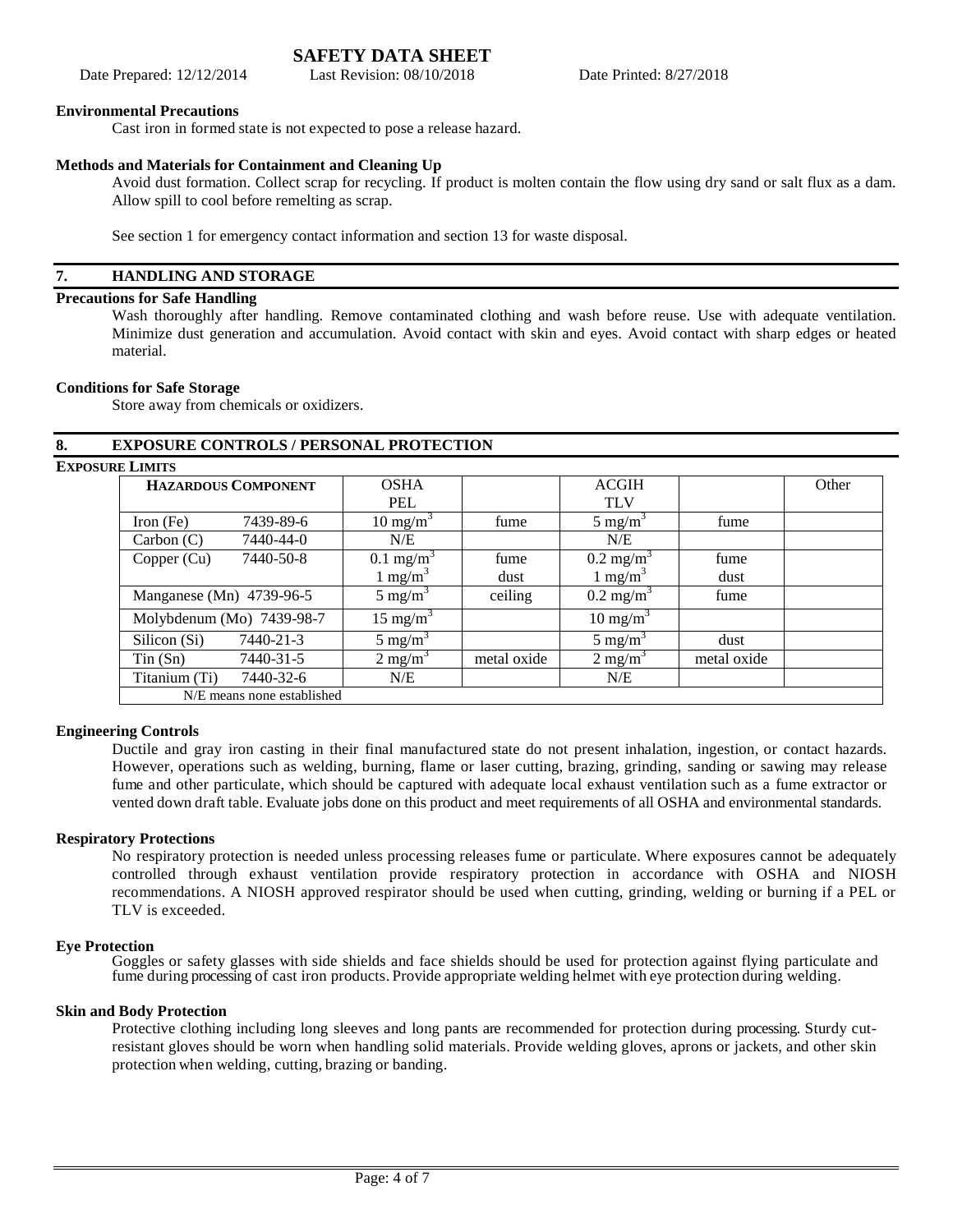Date Prepared: 12/12/2014 Last Revision: 08/10/2018 Date Printed: 8/27/2018

# **Other hygienic practices**

Hands and face should be washed before eating or smoking. Fume and other particulate should be removed from clothing by HEPA vacuuming. Compressed air MUST NOT be used for particulate removal. Contaminated clothing should not be worn off the job site.

| 9.<br>PHYSICAL AND CHEMICAL PROPERTIES |                                                 |                                       |
|----------------------------------------|-------------------------------------------------|---------------------------------------|
|                                        | Appearance                                      |                                       |
|                                        | Form                                            | Solid                                 |
|                                        | Color                                           | Grey or grey black                    |
|                                        | pH                                              | Not applicable                        |
|                                        | Melting/Freezing Temperature                    | $>$ 2,750 °F for iron                 |
|                                        | <b>Boiling Point</b>                            | Nonflammable                          |
|                                        | <b>Flash Point</b>                              | Nonflammable                          |
|                                        | <b>Ignition Temperature</b>                     | Not applicable                        |
|                                        | <b>Autoignition Temperature</b>                 | Not applicable                        |
|                                        | Lower explosive limit: Not applicable           | Upper explosive limit: Not applicable |
|                                        | Vapor Pressure                                  | Not applicable                        |
|                                        | Vapor Density $(air=1)$                         | Not applicable                        |
|                                        | Specific Gravity (water= $1 \text{ @ } 39.2F$ ) | 7.86 for iron                         |
|                                        | Evaporation Rate (Bac=1)                        | Not applicable                        |
|                                        | Solubility                                      | Not applicable                        |
|                                        | Odor                                            | <b>Odorless</b>                       |
|                                        | Odor threshold                                  | Not applicable                        |
|                                        | Percent Volatile                                | Not applicable                        |
|                                        |                                                 |                                       |

#### **10. STABILITY AND REACTIVITY**

# **Chemical Stability**

Stable

## **Possibility of Hazardous Reactions**

Will not occur

## **Conditions to Avoid**

Metal working dusts present a moderate fire and explosion hazard, when exposed to heat, flames, chemical reaction or in contact with powder oxidizers. May cause violent decomposition of hydrogen peroxide (52% by weight or greater).

## **Materials to Avoid**

Chemicals and oxidizers

## **Hazardous Decomposition Products**

Hazardous decomposition products can include hazardous metallic dust (particulate) and fume may be generated from welding, brazing, cutting, burning, grinding, sanding, sawing and machining.

Toxic metal oxides and carbon and nitrogen oxides may be produced during a fire involving metal alloys.

## **11. TOXICOLOGY INFORMATION**

## **Toxicity Data**

Cast iron in a solid state does not present a toxicity hazard. The following represents toxicity of components if released as a fume or dust.

## **Acute Toxicity**

| Iron   | $(7439-89-6)$     | Oral LD50 | Rat | 984 mg/kg      |
|--------|-------------------|-----------|-----|----------------|
| Carbon | $(7440 - 44 - 0)$ | Oral LD50 | Rat | $>1,000$ mg/kg |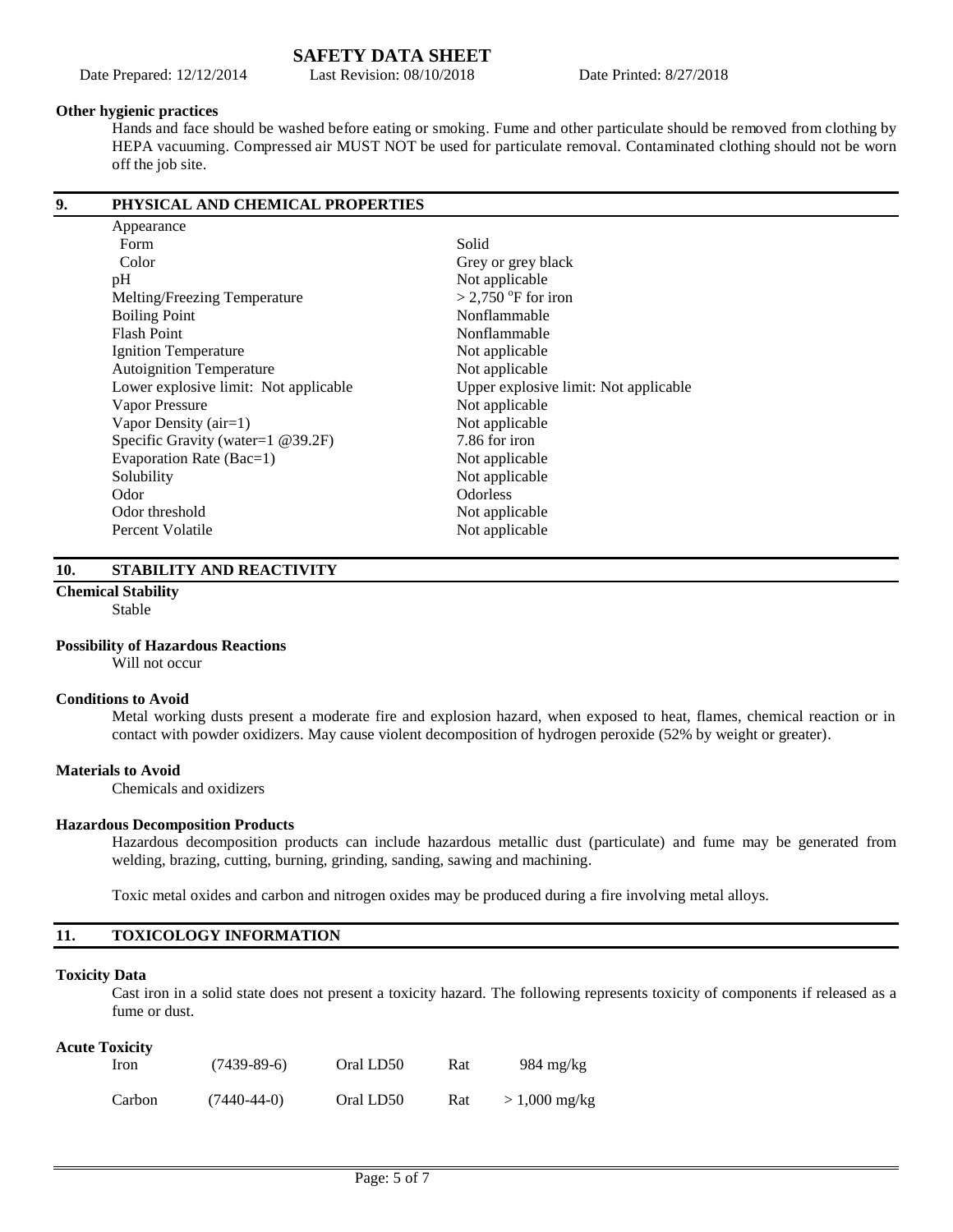|                     | Date Prepared: 12/12/2014                                 |               | <b>SAFETY DATA SHEET</b><br>Last Revision: 08/10/2018     |     |                                                  | Date Printed: 8/27/2018                                                  |
|---------------------|-----------------------------------------------------------|---------------|-----------------------------------------------------------|-----|--------------------------------------------------|--------------------------------------------------------------------------|
|                     | Silicon                                                   | $(7440-21-3)$ | Oral LD50                                                 | Rat | $3,160$ mg/kg                                    |                                                                          |
|                     | Manganese                                                 | $(7439-96-5)$ | Oral LD50                                                 | Rat | $9$ g/kg                                         |                                                                          |
|                     | Molybdenum (7439-98-7)                                    |               | Oral LD50                                                 | Rat | $4,233$ mg/kg                                    |                                                                          |
|                     | <b>Skin Irritation/Sensitizer</b><br>Skin (fume and dust) |               |                                                           |     | Irritant/Sensitizer May cause allergic reaction. |                                                                          |
|                     | <b>Serious Eye Irritation</b><br>Eye (fume and dust)      |               | Irritant                                                  |     |                                                  |                                                                          |
| <b>Respiratory</b>  | Respiratory (fume and dust)                               |               |                                                           |     |                                                  | Irritant/Sensitizer Inhalation may cause metal fume fever see section 4. |
| <b>Mutagenicity</b> |                                                           |               | Some components are suspected of causing genetic defects. |     |                                                  |                                                                          |
|                     | Carcinogenicity                                           |               |                                                           |     |                                                  |                                                                          |

No known carcinogens

## **12. ECOLOGICAL INFORMATION**

Cast iron in a solid state does not present an ecological hazard. The following represents toxicity of components if released as a fume or dust.

#### **Aquatic Ecotoxicity**

| Iron   | $(7439-89-6)$          | 96 hr Semi static LC50 | Fish | $> 0.56$ mg/l          |                    |
|--------|------------------------|------------------------|------|------------------------|--------------------|
| Copper | $(7440-50-8)$          | 96 hr LC50             | Fish | $0.0068 - 0.0156$ mg/l |                    |
|        | Molybdenum (7439-98-7) | 96 hr LC50             |      | Fish                   | $609 \text{ mg}/1$ |

## **Biodegradability**

Persistent. Not readily biodegradable - Metal powders may cause ecological damage through silting or sediment effects.

## **Mobility in soil**

Metal powder is immobile in soils but may be transported with ground water.

# **13. DISPOSAL CONSIDERATIONS**

## **Waste Disposal**

When recycled cast iron is not regulated. When disposed it is not a RCRA (Resource Conservation and Recovery Act) hazardous waste. Dispose of per local, state and federal requirements.

## **14. TRANSPORTATION INFORMATION**

#### **DOT (US)**

Cast iron products in their final manufactured state are not a U.S. Department of Transportation (DOT) regulated hazardous material requiring labeling or a placard.

## **IMDG**

Not Regulated

## **TDG**

Not Regulated